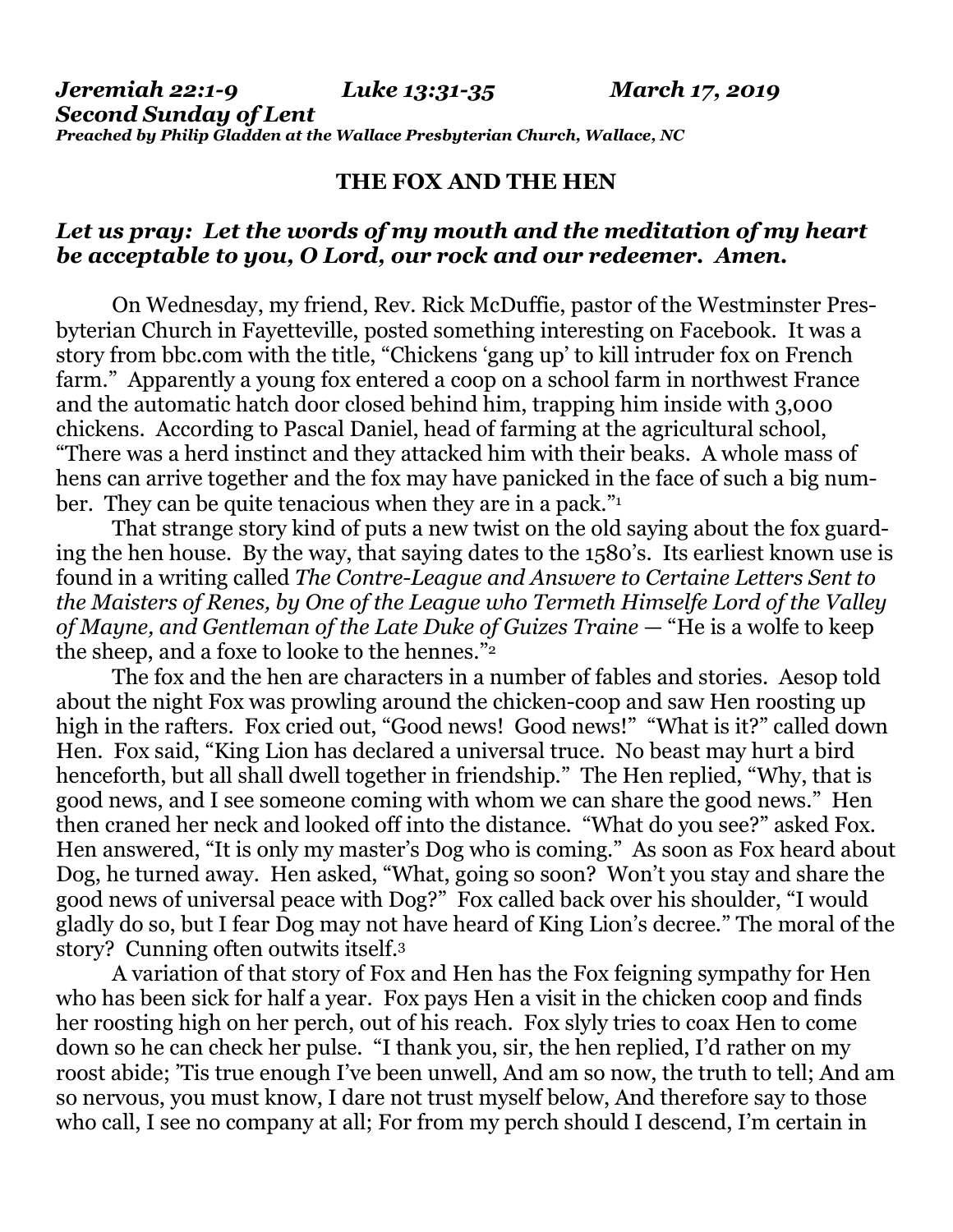my death 'twould end; As then, I know, without presumption, My cough would end in a consumption."<sup>4</sup>

How about one more? This is taken from *Baby's Own Aesop*, fables written in short verse by Walter Crane. Fox and Hen goes like this:

> *The Hen roosted high on her perch; Hungry Fox down below, on the search, Coaxed her hard to descend. She replied, "Most dear friend! I feel more secure on my perch."*

It seems Fox and Hen have been mortal enemies since the beginning. Today's strange little gospel story is no different. Jesus calls Herod Antipas "that fox" and then likens himself to a hen who gathers her brood under he wings. The glaring difference between Aesop's fable and Luke's story, however, is that in the first, Hen stays up on her perch where she feels more secure, while in the second, Jesus shows no fear of Herod's threat and goes right on with his ministry and journey to Jerusalem.

Herod Antipas is not the Herod of the Christmas story in Luke 2, but his son who became ruler of Galilee and Perea when his father died. John the Baptist preached against Herod Antipas for marrying his half-brother's wife, Herodias, who also happened to be Herod's niece. For that, John lost his head. Antipas also played a role in Jesus' trial. This is the Herod whom Jesus calls "that fox."

In Aesop's fables and in our own American folklore, the fox is known as a sly creature. In Hebrew literature, the fox is more than sly — he is sinister, devious, and destructive. Jesus calling Herod a fox is not a compliment. To add insult to injury, Jesus doesn't refer to Herod as the Lion of Judah or the Eagle of Rome. He's just a cunning little fox. And, to top it off, Jesus doesn't run scared from the fox. In fact, he sends a message back to that sly old fox Herod, "Tell him I'm going to keep on doing what I've been doing, and I'm heading to Jerusalem." Who knows the motive of the Pharisees' warning about Herod? Sincere? Laying a trap? Trying to get Jesus out of their hair? It doesn't really matter — Jesus tells that fox Herod, "I've got more important things to take care of down south in Jerusalem."

Perhaps Rick's post on Facebook about the hens killing the fox was a coincidence this week. I replied, "Appropriate for the 3/17 lectionary text Luke 13:31-35 about Herod the fox and Jesus as the brooding hen! Of course, I guess Herod the fox and the other foxes ganged up and killed Jesus the brooding mother hen."

As I was working on today's sermon, I read about the Church of Dominus Flevit ("The Lord Wept") church on the Mount of Olives in the Holy Land. The church is built on an ancient site, but dates from 1955. An Italian architect designed it as a teardrop. From the church you can view the Dome of the Rock where the Temple once stood. The picture window, with its silhouette of a cross and chalice, overlooks the Church of the Holy Sepulchre.

My brother, David, and his wife, Kathleen, just recently returned from a tour of the Holy Land. I texted him and asked him if they had visited the Church of Dominus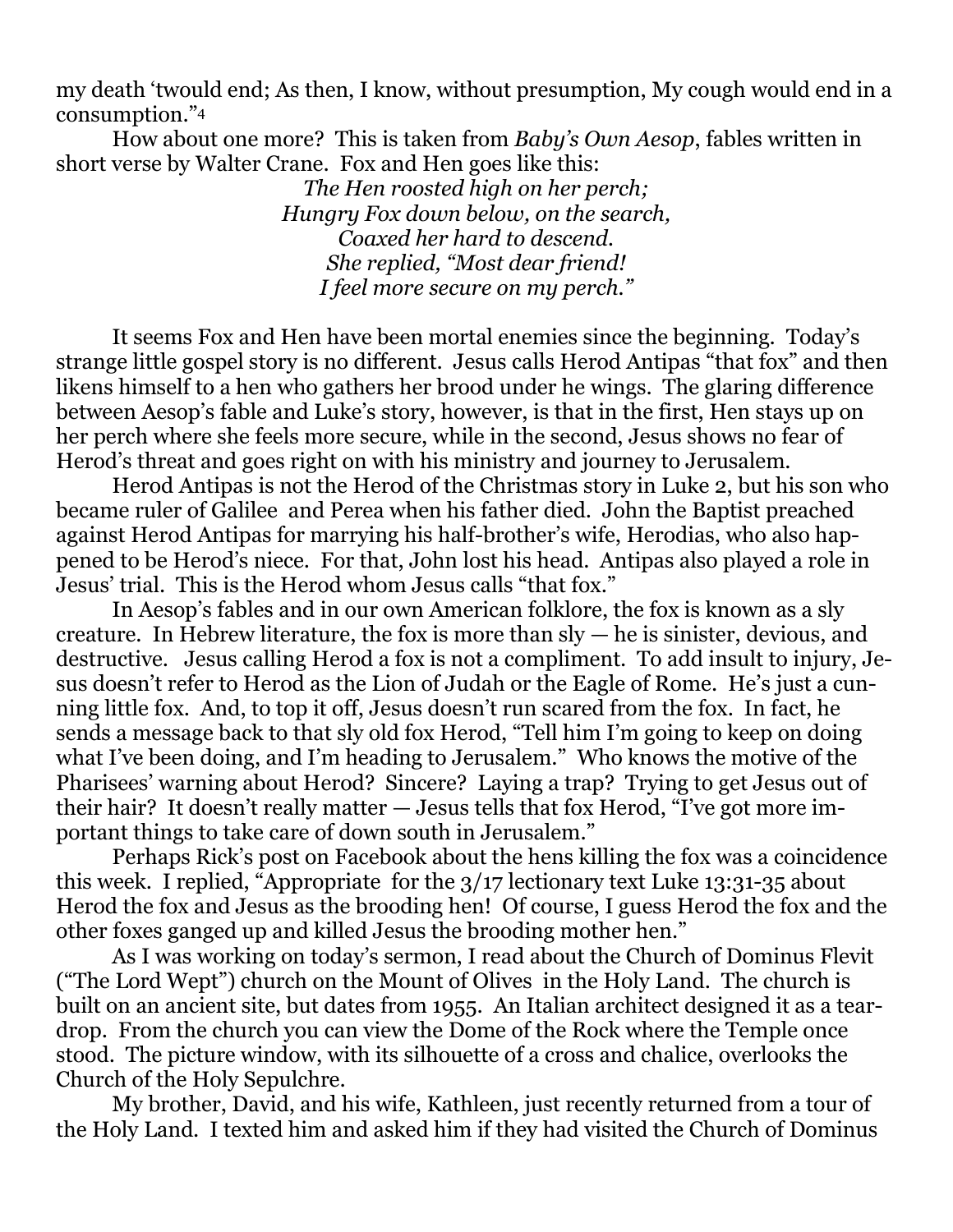Flevit. He texted me some pictures they had taken at the church. Unfortunately, they didn't take any pictures of the mosaic on the altar. He did send me a picture from the Internet and said he could Photoshop Kathleen into the picture!

The mosaic on the altar is a picture of a mother hen with her wings spread wide, sheltering her little chicks. The mosaic recalls Jesus' words, "Jerusalem, Jerusalem, the city that kills the prophets and stones those who are sent to it! How often have I desired to gather your children together as a hen gathers her brood under her wings, but you were not willing!" (Luke 13:34)

Why a hen? Preacher Barbara Brown Taylor asks that very question, and here is her reflection on the appropriate if not surprising choice:

"Given the number of animals available, it is curious that Jesus chooses a hen. Where is the biblical precedent for that? What about the mighty eagle of Exodus, or Hosea's stealthy leopard? What about the proud lion of Judah, mowing down his enemies with a roar? Compared to any of those, a mother hen does not inspire much confidence. No wonder some of the chicks decided to go with the fox. But a hen is what Jesus chooses, which  $-$  if you think about it  $-$  is pretty typical of him. He is always turning things upside down, so that children and peasants wind up on top while kings and scholars land on the bottom. He is always wrecking our expectations of how things should turn out by giving prizes to losers and paying the last first. So of course he chooses a chicken, which is about as far from a fox as you can get. That way the options become very clear: you can live by licking your chops or you can die protecting the chicks."<sup>5</sup>

Since I moved to Duplin County, I have learned a lot about chickens. My dad used to tell me stories about visiting his grandmother on her farm in north Louisiana and helping take care of the chickens (even cutting their heads off so his grandma could fix dinner!). Now we have some chickens living in our neighborhood in Friendly Acres, but my association with them is restricted to trying not to hit them with my car.

Anyway, apparently a mother hen can be very protective of her little chicks, and even the chicks of another mother hen. She will cluck and call and gather them under her wings to shelter them from the rain and the cold. This week I read stories about firefighters finding the burned carcasses of mother hens with their surviving chicks safely under them.

So, it's tempting to focus on the lovely, comforting image of Jesus as the mother hen gathering her brood under her wings. But, in this Lenten story from Luke 13, Jesus contrasts his wishes ("How often have I desired to gather your children . . .") with the people's unwillingness to huddle under the shelter of his wings ("and you were not willing!") The heading for this story in my study Bible is "The Lament over Jerusalem." This is not the story about Jesus weeping over Jerusalem (we'll hear that story on Palm Sunday on April 14), but it's not hard to imagine Jesus' voice being choked with emotion for the little chicks who are running around, refusing to nestle under the outstretched wings of the mother hen, even when the sly foxes are on the prowl.

Jesus must still lament over us today, when we frantically run around (like chickens with their heads cut off?), scared of the fox or, more dangerous, taken in by the sly